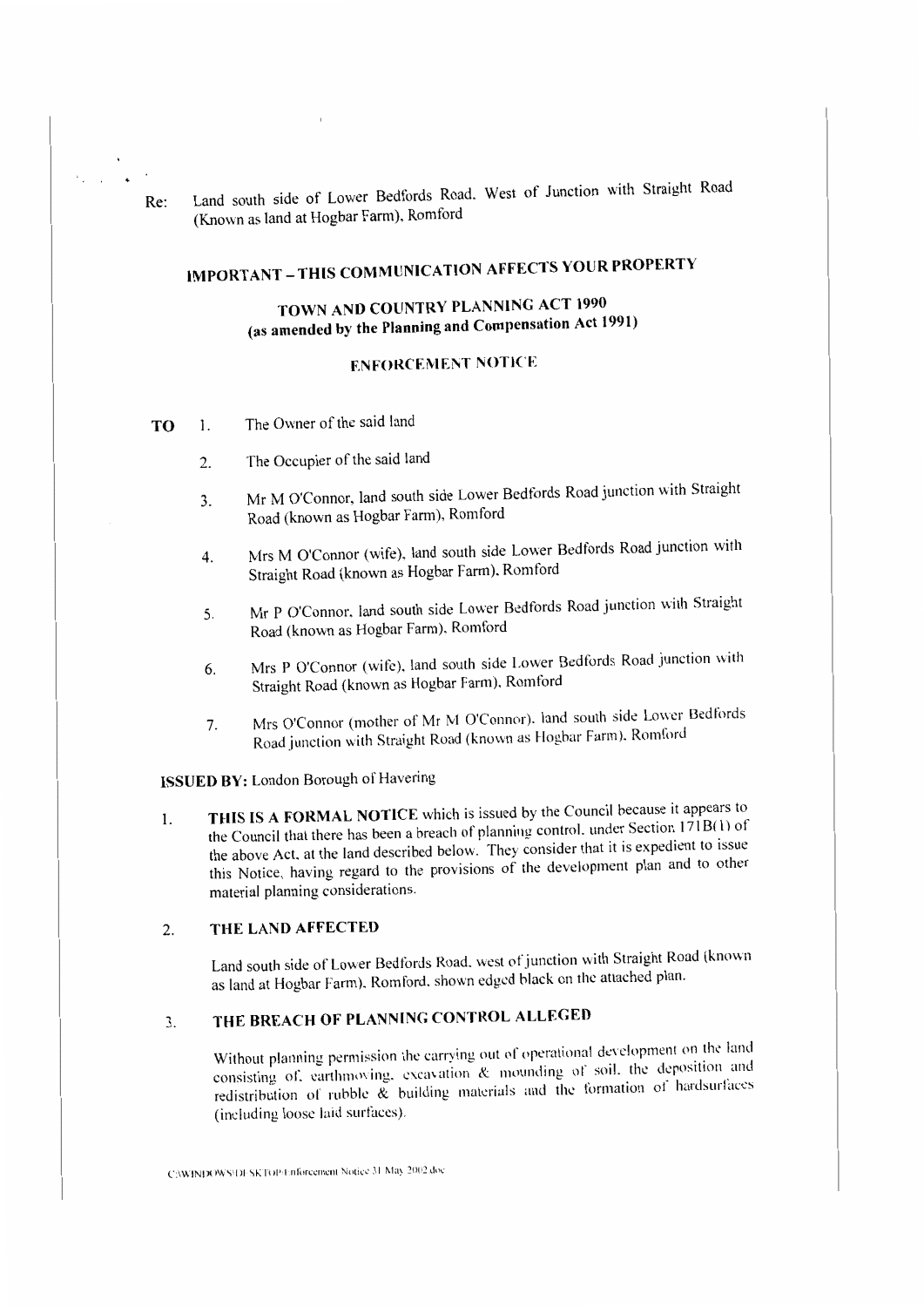#### 4. **REASONS FOR ISSUING THIS NOTICE**

It appears to the Council that the above breach of planning control has occurred within the last four years. The unauthorised development is not one recognised as appropriate for the Green Belt. It is, therefore. harmful to the function. character and appearance of the Green Belt. It is prominent and harmful to the visual qualities of the surrounding rural area.

# 5. **WHAT YOU ARE REQlJIRF:D TO DO**

i) Stop carrying out earthmoving and excavation & mounding of soil on the land.

Time for compliance: One month from effective date of this notice.

ii) Stop carrying out deposition and redistribution of rubble and building materials.

Time for compliance: One month from the effective date of this notice.

iii) Stop carrying out formation of hardsurfaces including loose laid surfaces.

Time for compliance: One month from the effective date of this notice.

iv) Remove from the land all hardsurfacing. equipment. machinery. goods. rubbish, rubble, hardcore, surplus earth. apparatus and installations brought onto the land in connection with the unauthorised operations.

Time for compliance: One month from the effective date of this notice.

v) Reinstate the land to its former rural condition by reseeding and replanting the affected area with grass and trees.

Time for compliance: One month from the effective date of this notice.

## 6. **WHEN THIS NOTICE TAKES EFFECT**

This Notice takes effect on  $12<sup>th</sup>$  July 2002 . unless an appeal is made against it beforehand.

Dated: 31<sup>st</sup> May 2002

Signed:

Authorised Officer

On behalf of London Borough of Havering Town Hall Main Road Romford RMI 38D

C:\WINDOWS\DESKTOP\Lnforcement Notice 31 May 2002.doc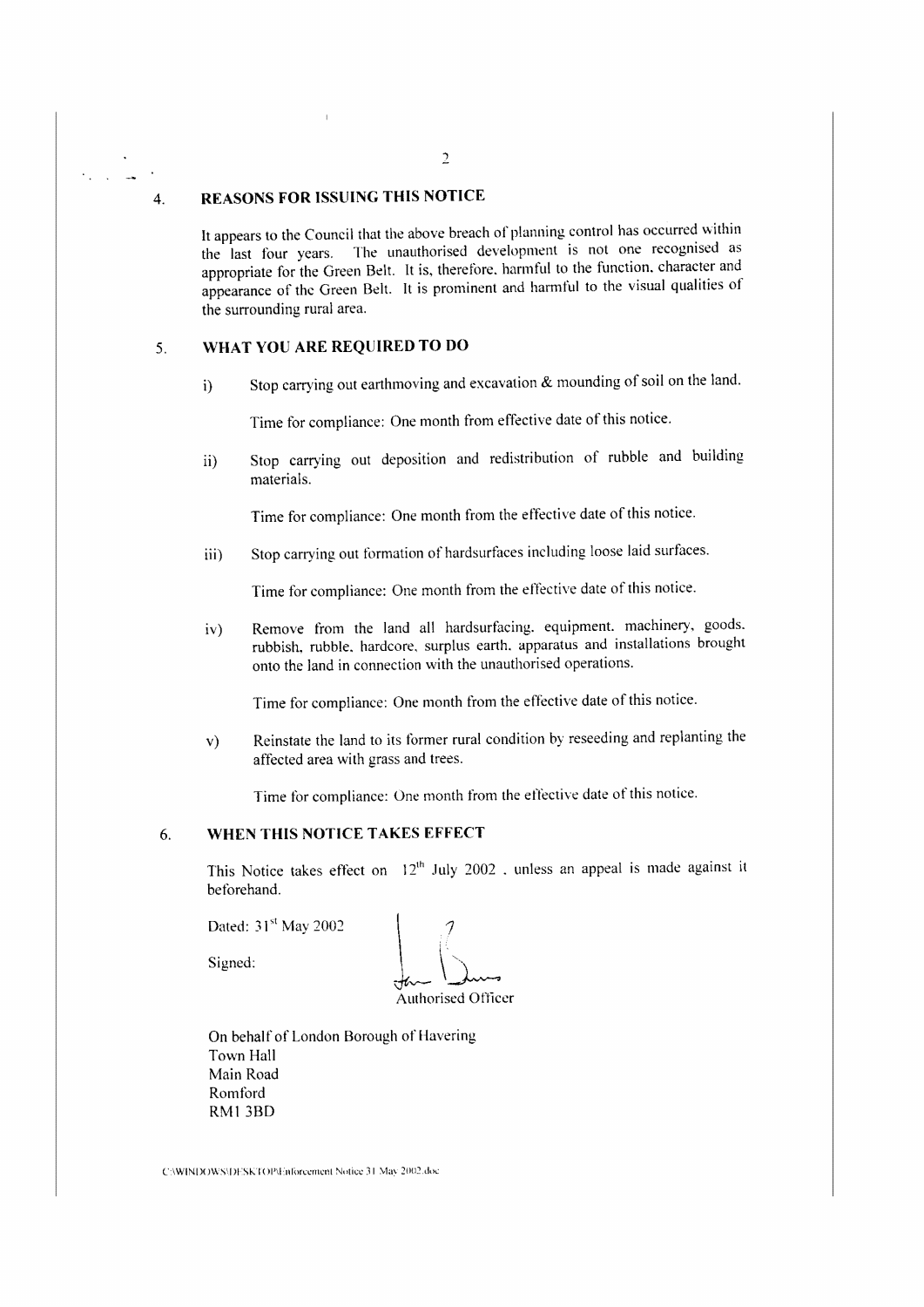#### **YOUR RIGHT OF APPEAL**

You can appeal against this Notice. but any appeal must be received. or posted in time to be received, by the Secretary of State before 12<sup>th</sup> July 2002

The enclosed hooklet "Enforcement Appeals - A Guide to Procedure" sets out your rights. Read it carefully. You may use the enclosed appeal forms. One is for you to send to the Secretary of State if you decide to appeal. The other is for you to keep as a duplicate for your own records. You should also send the Secretary of State the spare copy of this Enforcement Notice which is enclosed.

#### **WHAT HAPPENS IF YOU DO NOT APPEAL**

If you do not appeal against this Enforcement Notice, it will take effect on the  $12<sup>th</sup>$  July 2002 and you must then ensure that the required steps for complying with it. for which you may be held responsible. are taken within the periods specified in the Notice.

## **FAILURE TO COMPLY WITH AN ENFORCEMENT NOTICE WHICH HAS TAKEN EFFECT CAN RESULT IN PROSECUTION AND/OR REMEDIAL ACTION BY THE COUNCIL.**

C:\WINDOWS\DESKTOP\Enforcement Notice 31 May 2002.doc